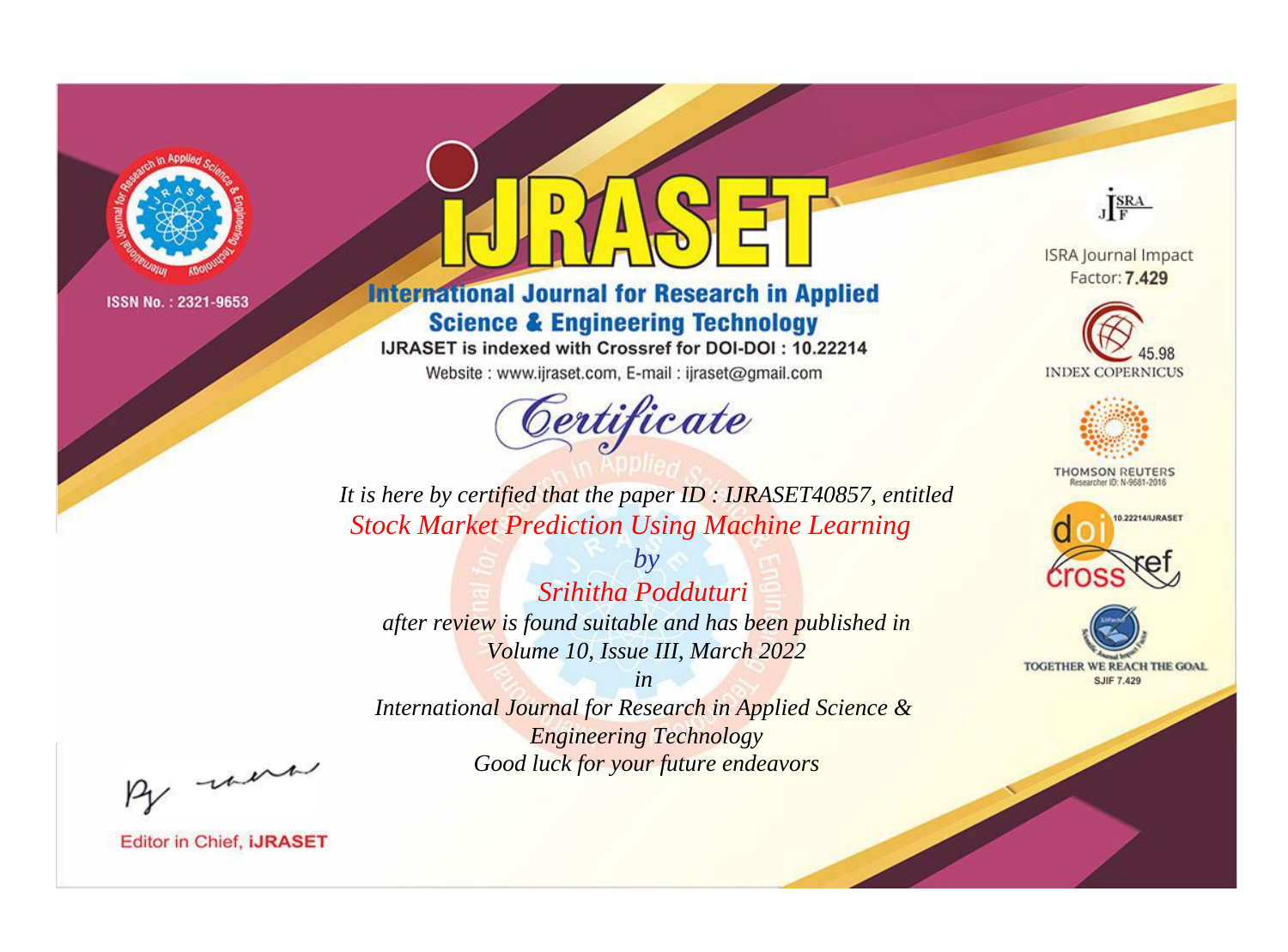

# **International Journal for Research in Applied Science & Engineering Technology**

IJRASET is indexed with Crossref for DOI-DOI: 10.22214

Website: www.ijraset.com, E-mail: ijraset@gmail.com



JERA

**ISRA Journal Impact** Factor: 7.429





**THOMSON REUTERS** 



TOGETHER WE REACH THE GOAL **SJIF 7.429** 

*It is here by certified that the paper ID : IJRASET40857, entitled Stock Market Prediction Using Machine Learning*

*by Geohnavi Marskatla after review is found suitable and has been published in Volume 10, Issue III, March 2022*

*in* 

*International Journal for Research in Applied Science & Engineering Technology Good luck for your future endeavors*

By morn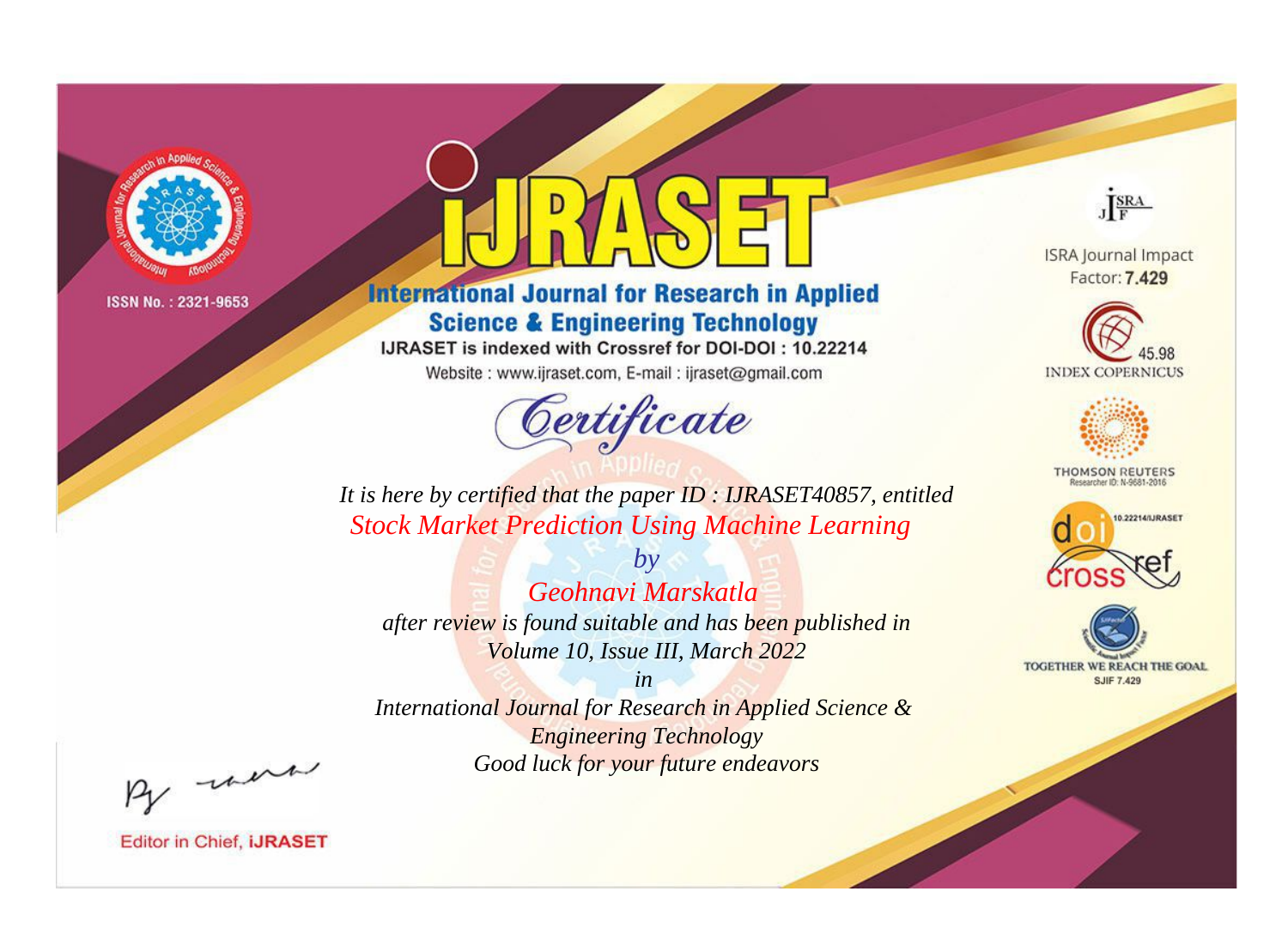

# **International Journal for Research in Applied Science & Engineering Technology**

IJRASET is indexed with Crossref for DOI-DOI: 10.22214

Website: www.ijraset.com, E-mail: ijraset@gmail.com



JERA

**ISRA Journal Impact** Factor: 7.429





**THOMSON REUTERS** 



TOGETHER WE REACH THE GOAL **SJIF 7.429** 

*It is here by certified that the paper ID : IJRASET40857, entitled Stock Market Prediction Using Machine Learning*

*by Dr. SN Chandrashekhar after review is found suitable and has been published in Volume 10, Issue III, March 2022*

*in International Journal for Research in Applied Science &* 

*Engineering Technology Good luck for your future endeavors*

By morn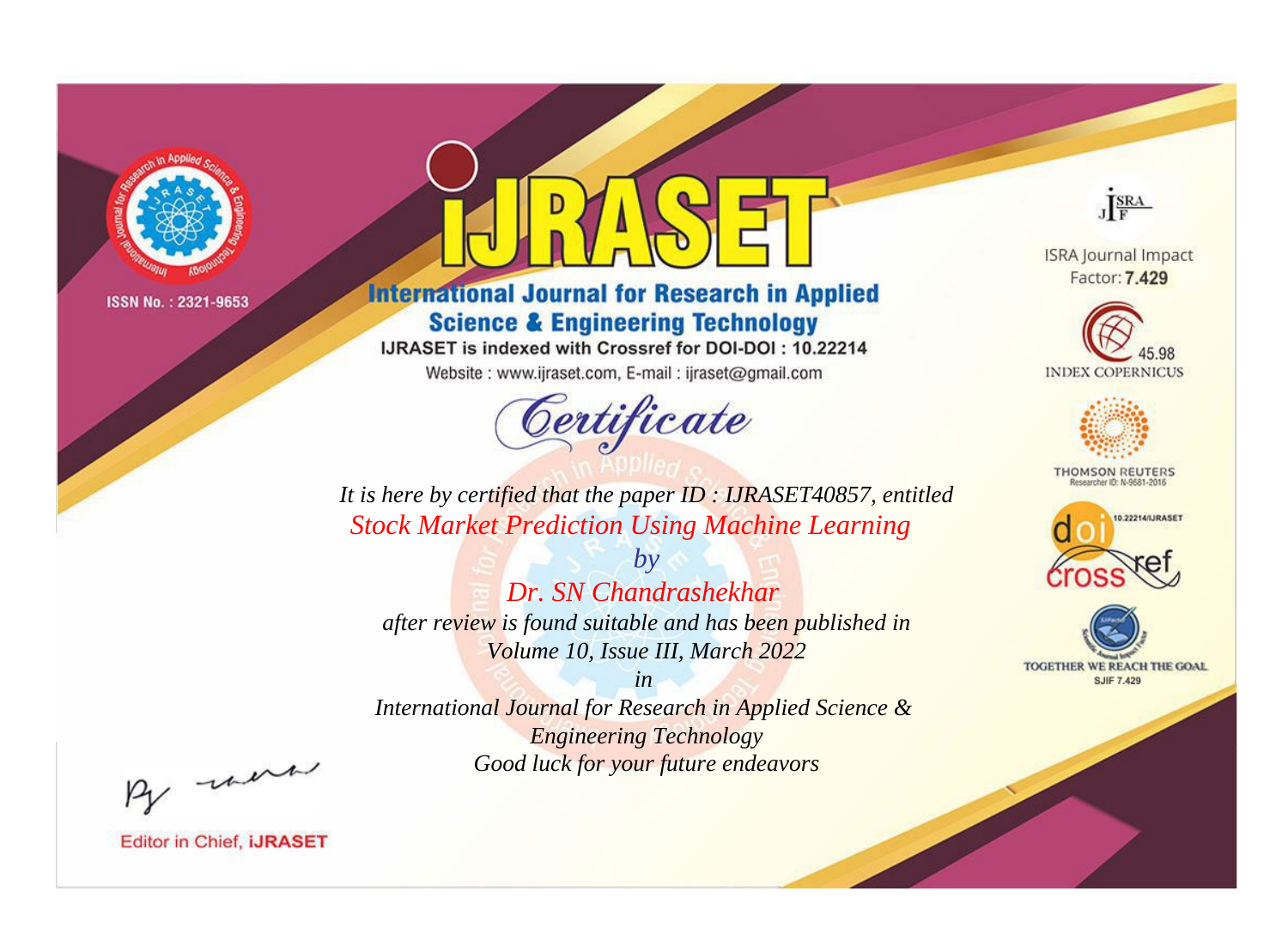

# **International Journal for Research in Applied Science & Engineering Technology**

IJRASET is indexed with Crossref for DOI-DOI: 10.22214

Website: www.ijraset.com, E-mail: ijraset@gmail.com



JERA

**ISRA Journal Impact** Factor: 7.429





**THOMSON REUTERS** 



TOGETHER WE REACH THE GOAL **SJIF 7.429** 

*It is here by certified that the paper ID : IJRASET40857, entitled Stock Market Prediction Using Machine Learning*

*by Mr. P. Anvesh after review is found suitable and has been published in Volume 10, Issue III, March 2022*

*in* 

*International Journal for Research in Applied Science & Engineering Technology Good luck for your future endeavors*

By morn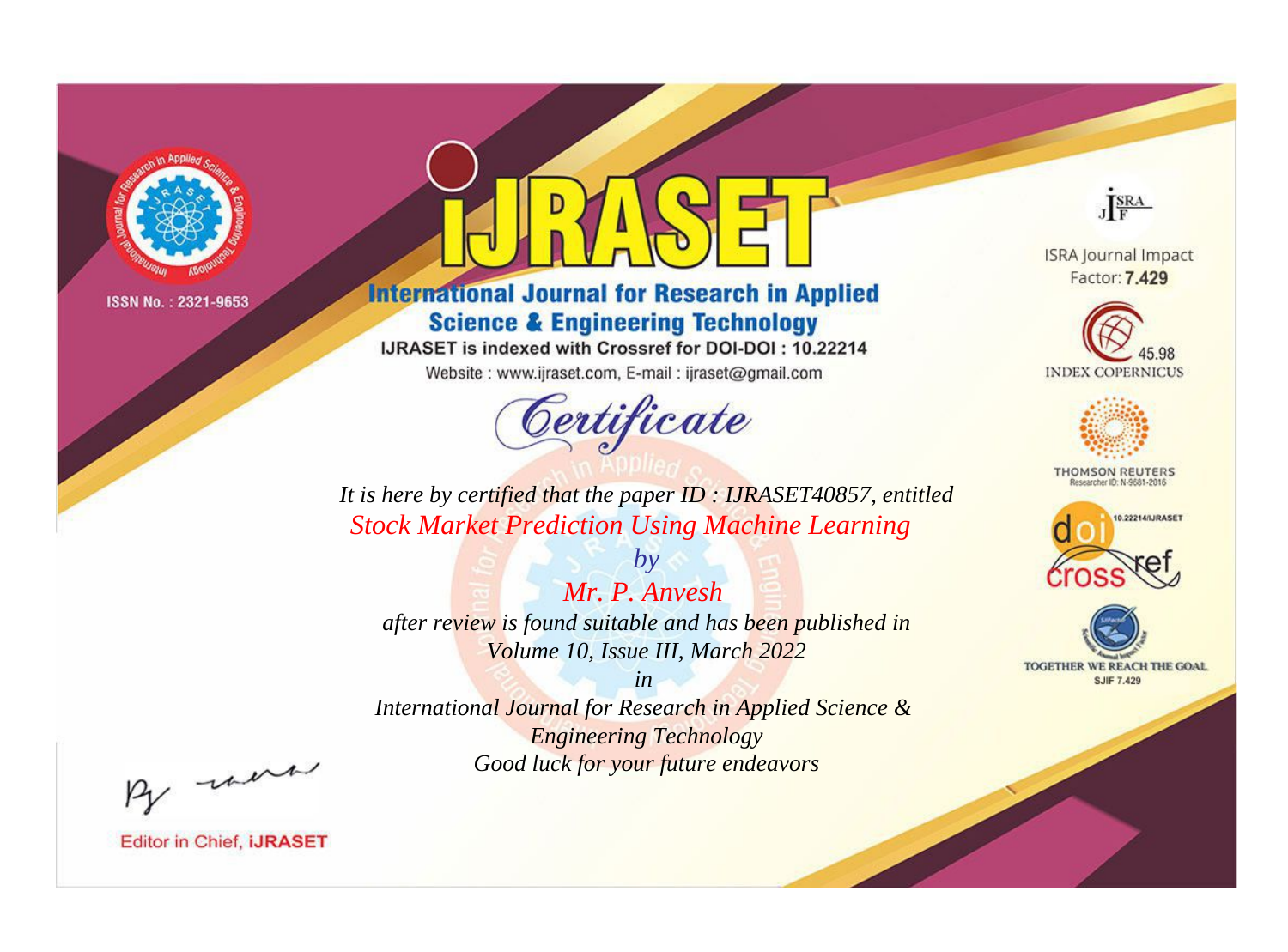

# **International Journal for Research in Applied Science & Engineering Technology**

IJRASET is indexed with Crossref for DOI-DOI: 10.22214

Website: www.ijraset.com, E-mail: ijraset@gmail.com



JERA

**ISRA Journal Impact** Factor: 7.429





**THOMSON REUTERS** 



TOGETHER WE REACH THE GOAL **SJIF 7.429** 

*It is here by certified that the paper ID : IJRASET40857, entitled Stock Market Prediction Using Machine Learning*

*by Ms. E. Lavanya after review is found suitable and has been published in Volume 10, Issue III, March 2022*

*in* 

*International Journal for Research in Applied Science & Engineering Technology Good luck for your future endeavors*

By morn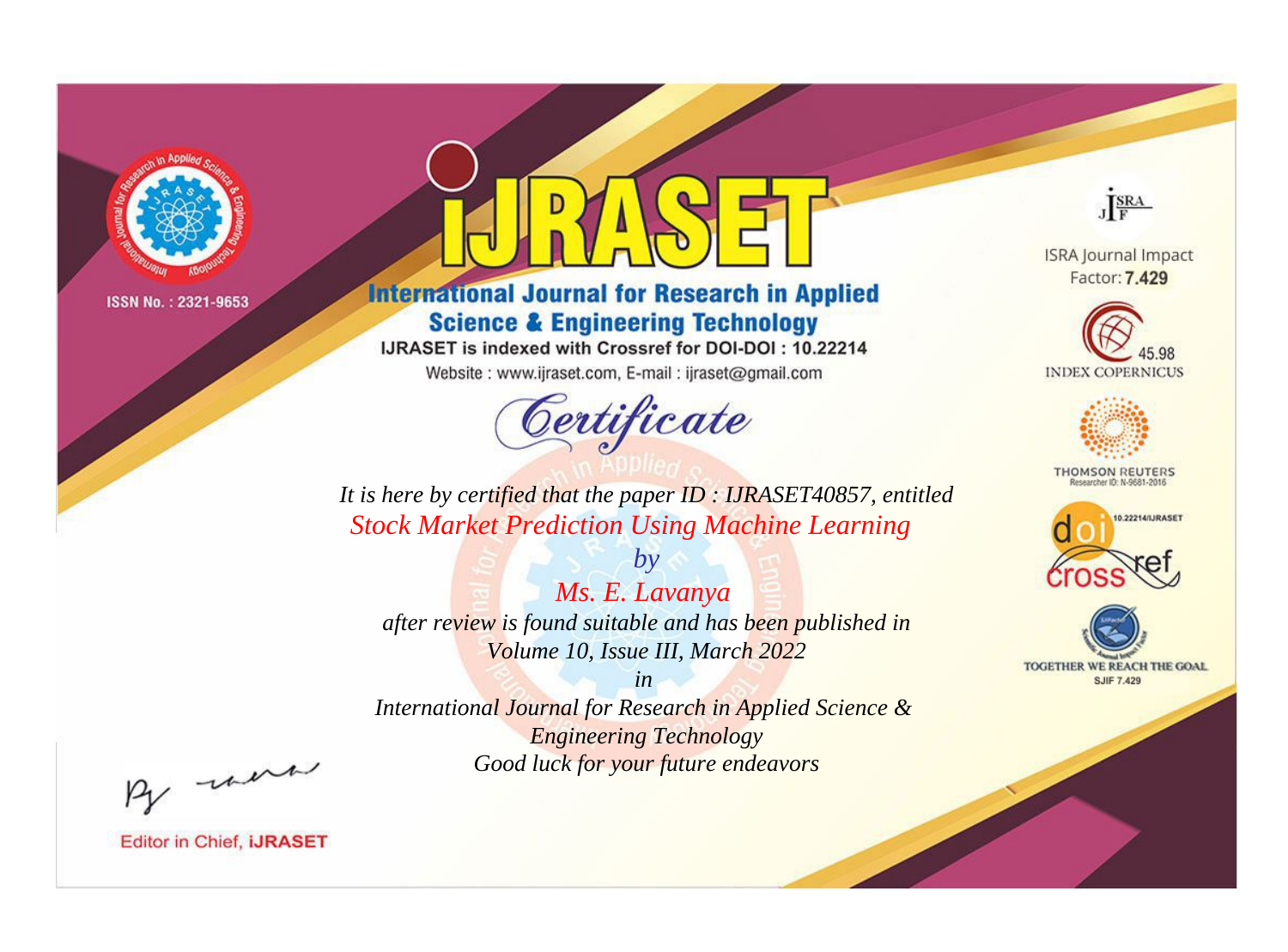

# **International Journal for Research in Applied Science & Engineering Technology**

IJRASET is indexed with Crossref for DOI-DOI: 10.22214

Website: www.ijraset.com, E-mail: ijraset@gmail.com



JERA

**ISRA Journal Impact** Factor: 7.429





**THOMSON REUTERS** 



TOGETHER WE REACH THE GOAL **SJIF 7.429** 

*It is here by certified that the paper ID : IJRASET40857, entitled Stock Market Prediction Using Machine Learning*

*by Mr. P. Pradeep Kumar after review is found suitable and has been published in Volume 10, Issue III, March 2022*

*in* 

*International Journal for Research in Applied Science & Engineering Technology Good luck for your future endeavors*

By morn